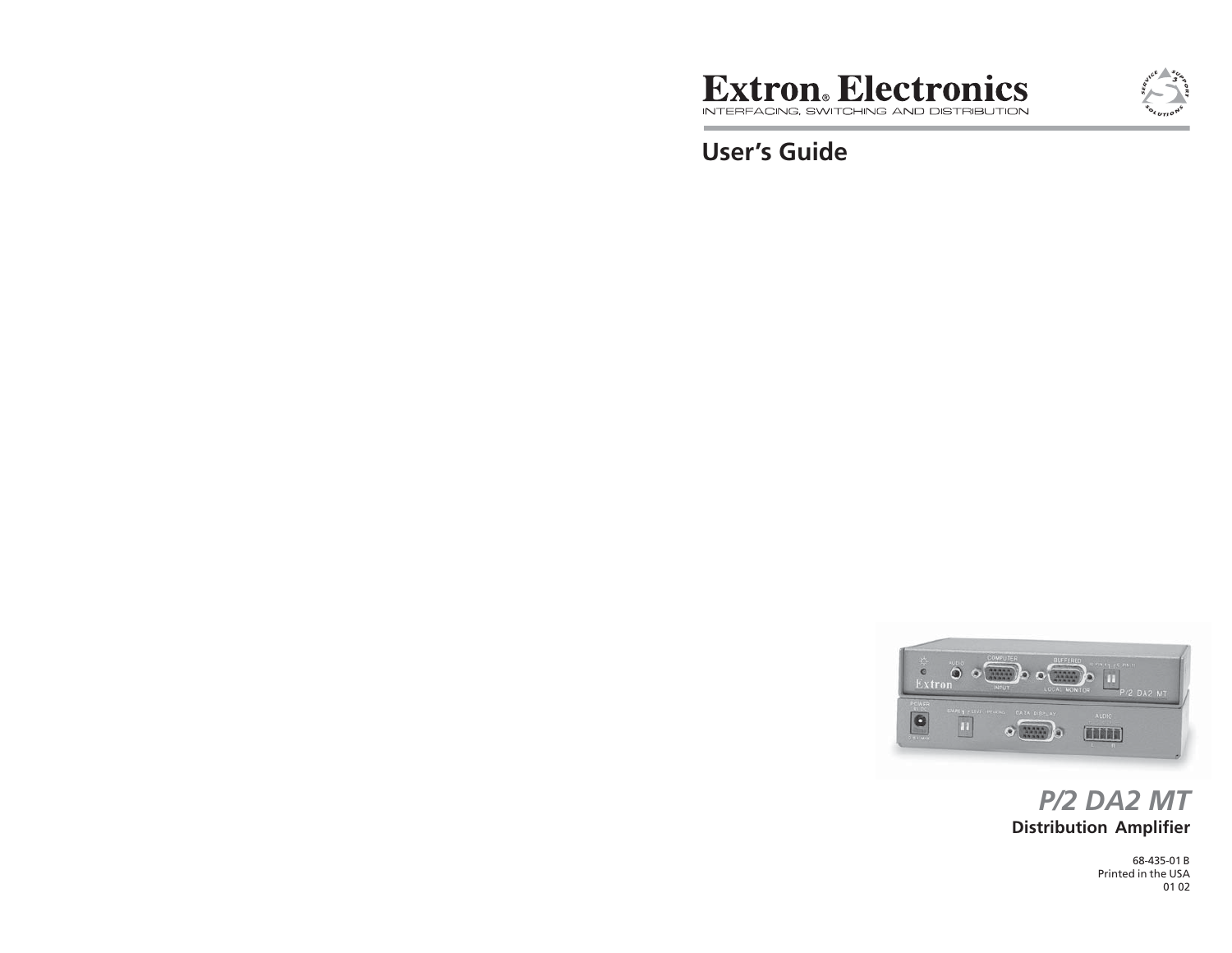### **Description**

The P/2 DA2 MT Distribution Amplifier can be mounted using the included mounting brackets and screws. Audio input and output connectors and an external DC power supply are also features of the P/2 DA2 MT. See example application diagram below.



### **Front Panel**

The front panel consists of a 2-color LED indicator (amber indicates power On only, green indicates power On with video signal present), a 3.5 mm female audio input jack, a 15-pin female VGA input, a 15-pin female VGA buffered local monitor output, and 2 DIP switches that set the input termination.



### **Rear Panel**

The rear panel consists of a 9-volt power input jack, a Level/ Peaking DIP switch to control video level and peaking (data display device only), a 15-pin VGA output connector, and a 3.5 mm captive screw audio output connector.



# **Mounting Bracket**

The included mounting brackets are attached to the P/2 DA2 MT using the 6 bracket screws, as shown on page 5. The unit may then be mounted under a desk or some other suitable location using the 4 wood screws (see mounting template). Optional brackets are also available for vertical mounting (see mounting template).

These easy-to-follow steps describe the general setup of the P/2 DA2 MT. Refer to the previous application diagram.

- 1. If the P/2 DA2 MT is to be mounted using the mounting brackets, please refer to the previous section.
- 2. Power off the computer and its local monitor.
- 3. Connect the computer's VGA output to the 15-pin female VGA input on the front panel of the P/2 DA2 MT.
- 4. If a local monitor is being used, connect the monitor to the 15 pin local monitor output on the front panel.
- 5. Set termination pins (see Front Panel DIP Switch Settings below).
- 6. If audio is being input, connect the audio source to the 3.5 mm audio input jack on the front panel. Refer to the audio connector diagrams on the last page.
- 7. Connect the output display device, such as a projector, VGAcompatible monitor, etc., to the 15-pin VGA data display connector on the rear panel of the P/2 DA2 MT.
- 8. Connect an audio device to the 3.5 mm captive screw audio output connector on the rear panel. Refer to the audio connector diagram on the following page.
- **ID PIN 4 ID PIN11** 9. Connect the 9-volt power plug of the included power supply into the power input jack on the rear panel.

55

# **Front Panel DIP Switch Settings**

Set the two DIP switch pin positions (on/up or off/down):

| Pin 4 | <b>Pin 11</b> | <b>Function</b>                                                        |
|-------|---------------|------------------------------------------------------------------------|
| off   | off           | computer input pins 4 & 11 passed to<br>local monitor output connector |
| on    | on            | provide ID bit termination when no<br>local monitor connected          |
| on    | off           | provide correct MAC 13" ID bit<br>termination                          |

# **Rear Panel DIP Switch Settings**

Set the Level/Peaking DIP switch On (up) to increase level and peaking of the data display, otherwise, set the switch Off (down).

### **Operation**

- 1. Power on the computer and monitor.
- 2. Power on the output display device.
- 3. Power on the P/2 DA2 MT. The LED will light amber when the power is on and will light green when the power is on and there is an input present.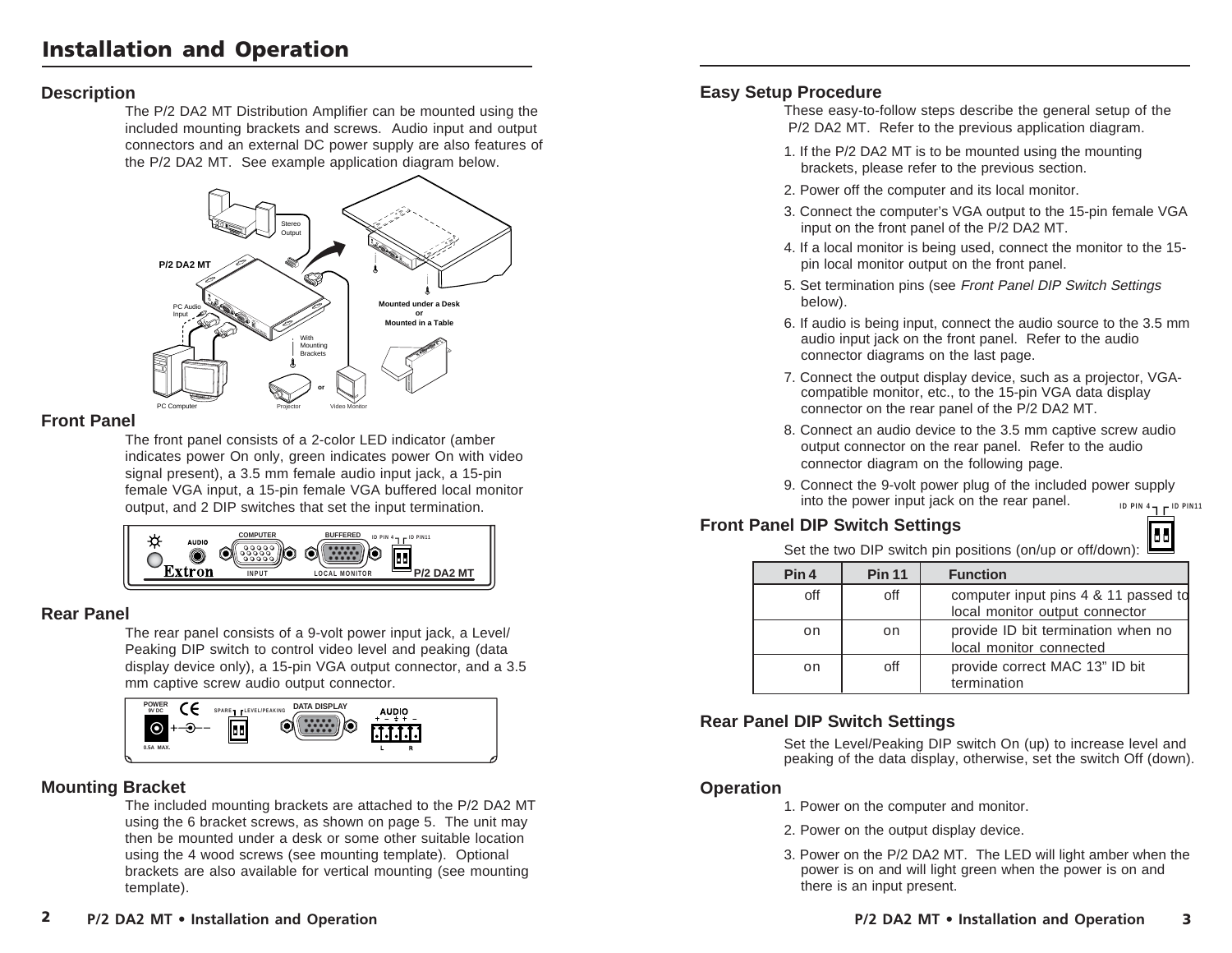# **Installation and Operation, cont'd**

### **Audio Connections**



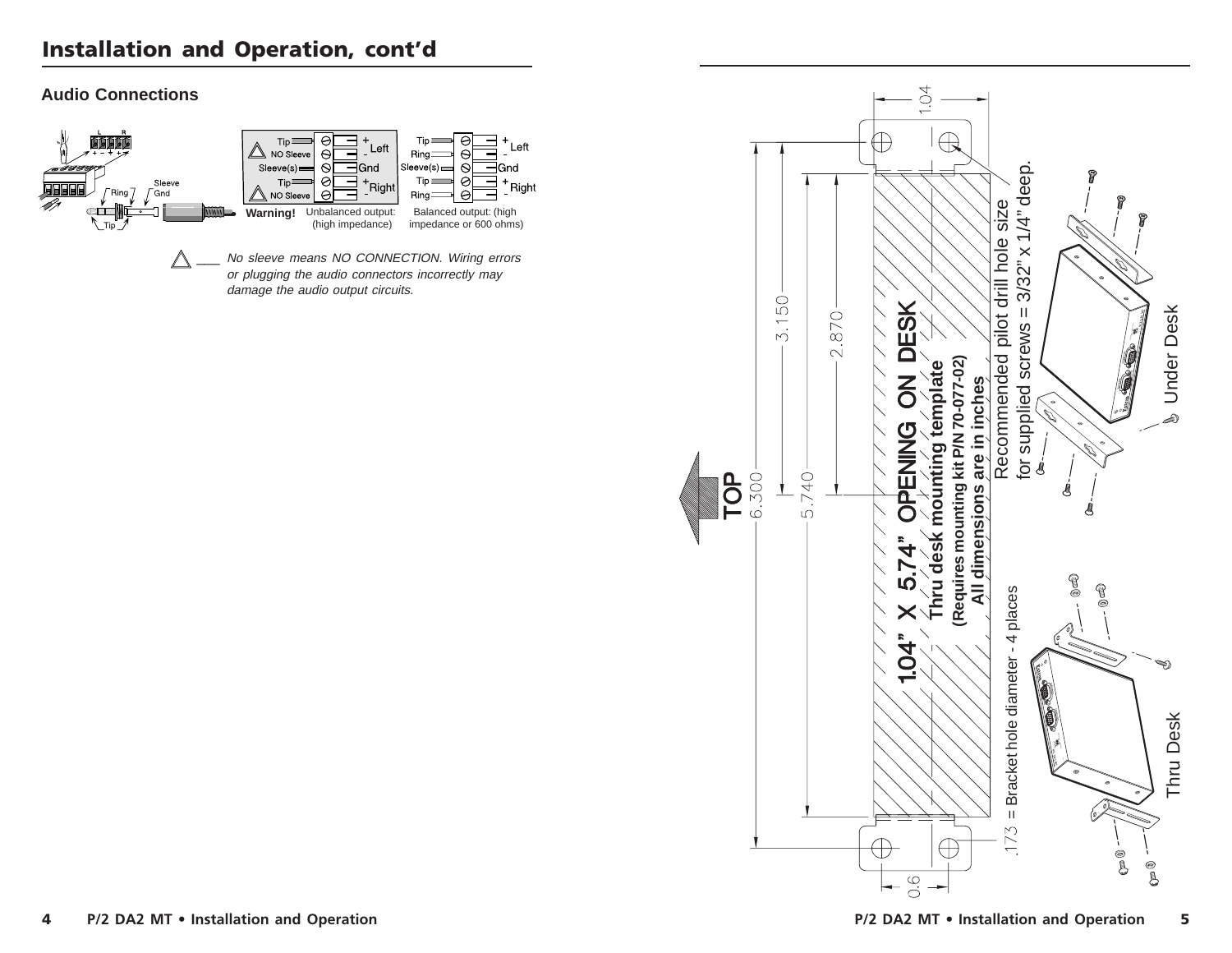# **Installation and Operation, cont'd**



# **Specifications**

### **Video**

| 300 MHz (-3dB) |
|----------------|

### **Video input**

| Number/signal type  1 VGA-UXGA RGBHV, RGBS, RGsB,<br>RsGsBs                        |
|------------------------------------------------------------------------------------|
|                                                                                    |
| Minimum/maximum level(s)  Analog  0.4V to 1.4V p-p with no<br>offset at unity gain |
|                                                                                    |
|                                                                                    |
|                                                                                    |
|                                                                                    |
|                                                                                    |
|                                                                                    |

# **Video output**

Number/signal type ................... 2 VGA-UXGA RGBHV, RGBS, RGsB, RsGsBs (1 for display, 1 for local monitor output) Connectors ................................... 2 15-pin HD female Minimum/maximum levels ....... 0.4V to 1.4V p-p Impedance .................................... 75 ohms Return loss .................................... -41dB @ 5 MHzDC offset ....................................... ±5 mV maximum with input at 0 offset

### **Sync**

| Max. propagation delay  18.8 nS |  |
|---------------------------------|--|
|                                 |  |
|                                 |  |
|                                 |  |

### **Audio**

|                                        | drive               |
|----------------------------------------|---------------------|
|                                        | output drive (21dB) |
| Stereo channel separation  >80dB@1 kHz |                     |